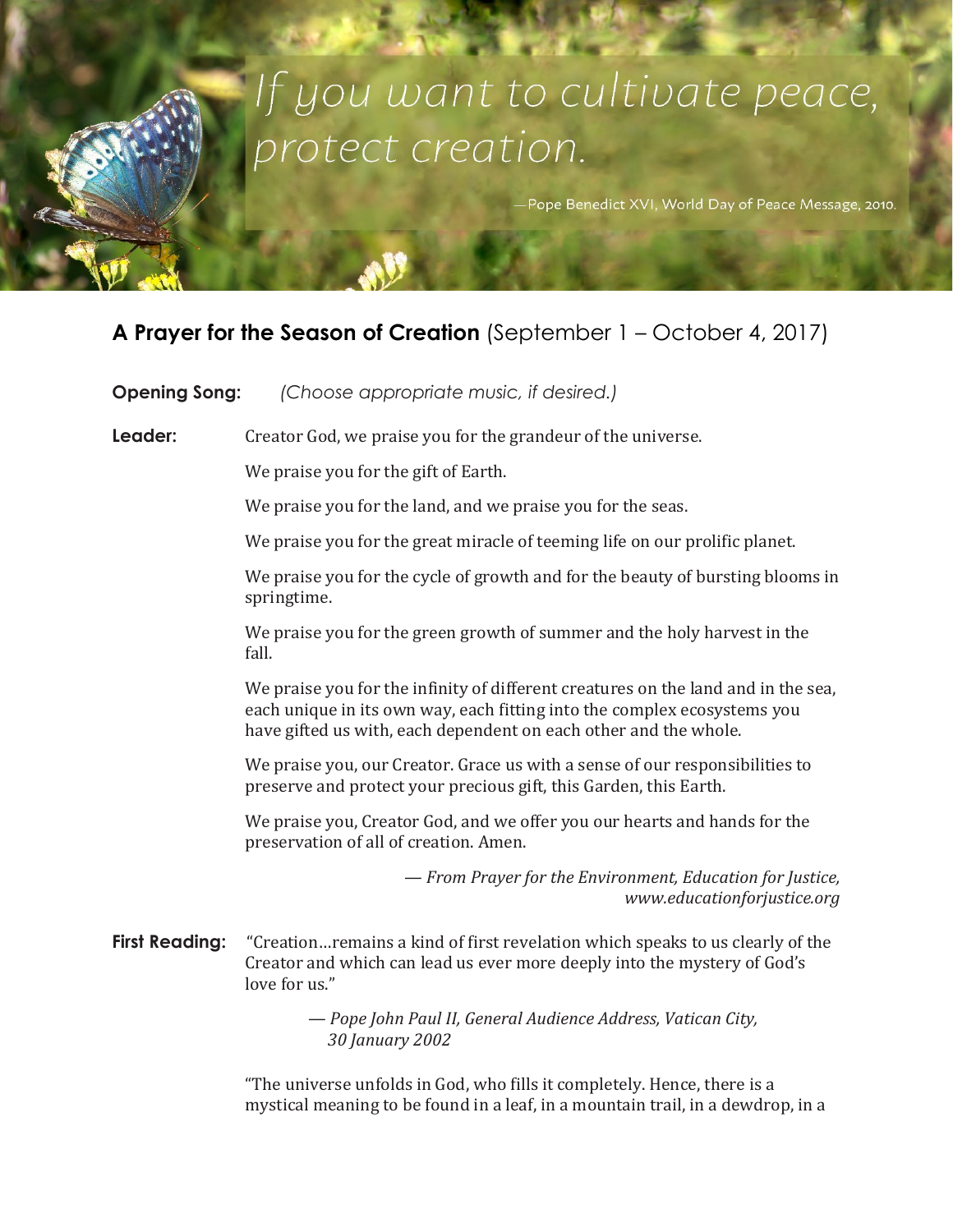poor person's face. <sup>1</sup> To sense each creature singing the hymn of its existence is to live joyfully in God's love and hope.2"

— *Pope Francis, Laudato Si': On care for our common home, 24 May 2015*

# **Moment of Silent Reflection**

# **Response:** Psalm 104 (excerpt)

| Side 1:                | Bless God, O my soul. How great you are, my God! You are clothed in<br>majesty and splendor, wrapped in a robe of light.                                                                                                                                                                                                                                                                                      |
|------------------------|---------------------------------------------------------------------------------------------------------------------------------------------------------------------------------------------------------------------------------------------------------------------------------------------------------------------------------------------------------------------------------------------------------------|
| Side 2:                | You spread the heavens out like a tent; you built your high walls upon the<br>waters above. You fixed Earth on its foundations so that it cannot be<br>moved; you cover it with the deep as with a robe, the waters enveloping<br>the mountains.                                                                                                                                                              |
| Side 1:                | At your charge the waters took to flight; they fled at the sound of your<br>thunder, pouring over the mountains, settling into the valleys, down to<br>the place you made for them.                                                                                                                                                                                                                           |
| Side 2:                | You set a limit they must never cross, nor shall they flood the land again.<br>You set springs gushing in ravines, flowing between the mountains,<br>giving drink to wild animals, drawing the thirsty wild donkeys.                                                                                                                                                                                          |
| Side 1:                | O holy God, how many are the works you have created, arranging<br>everything in wisdom. Earth is filled with creatures you have made: See<br>the vast ocean teeming with countless creatures great and small.                                                                                                                                                                                                 |
| Side 2:                | All creatures depend on you to give them food in due season. You give the<br>food they eat; with generous hand, you fill them with good things.                                                                                                                                                                                                                                                               |
|                        | - Adapted from Translation from Psalms Anew by<br>Nancy Schreck, OSF, and Maureen Leach, OSF                                                                                                                                                                                                                                                                                                                  |
| <b>Second Reading:</b> | As a human community we are coming belatedly to the conclusion that<br>Earth is not just solely for human benefit and amusement. We are being<br>challenged to acknowledge that all creatures have a legitimate claim to<br>existence.                                                                                                                                                                        |
|                        | There is a growing sense that the fullness of divine energy and creativity<br>manifests itself in virtually all forms of life - an insight traditionally<br>nurtured by many aboriginal peoples, but largely bulldozed and buried in<br>Western societies. To eradicate species wantonly is to contravene a<br>fundamental mandate of our home - to love and respect life in all its<br>richness and variety. |

l

<sup>1</sup> Pope Francis. *Laudato Si': On care for our common home.* 24 May 2015. (Paragraph 223).

<sup>&</sup>lt;sup>2</sup> Ibid., (Paragraph 85, see Endnote 56).